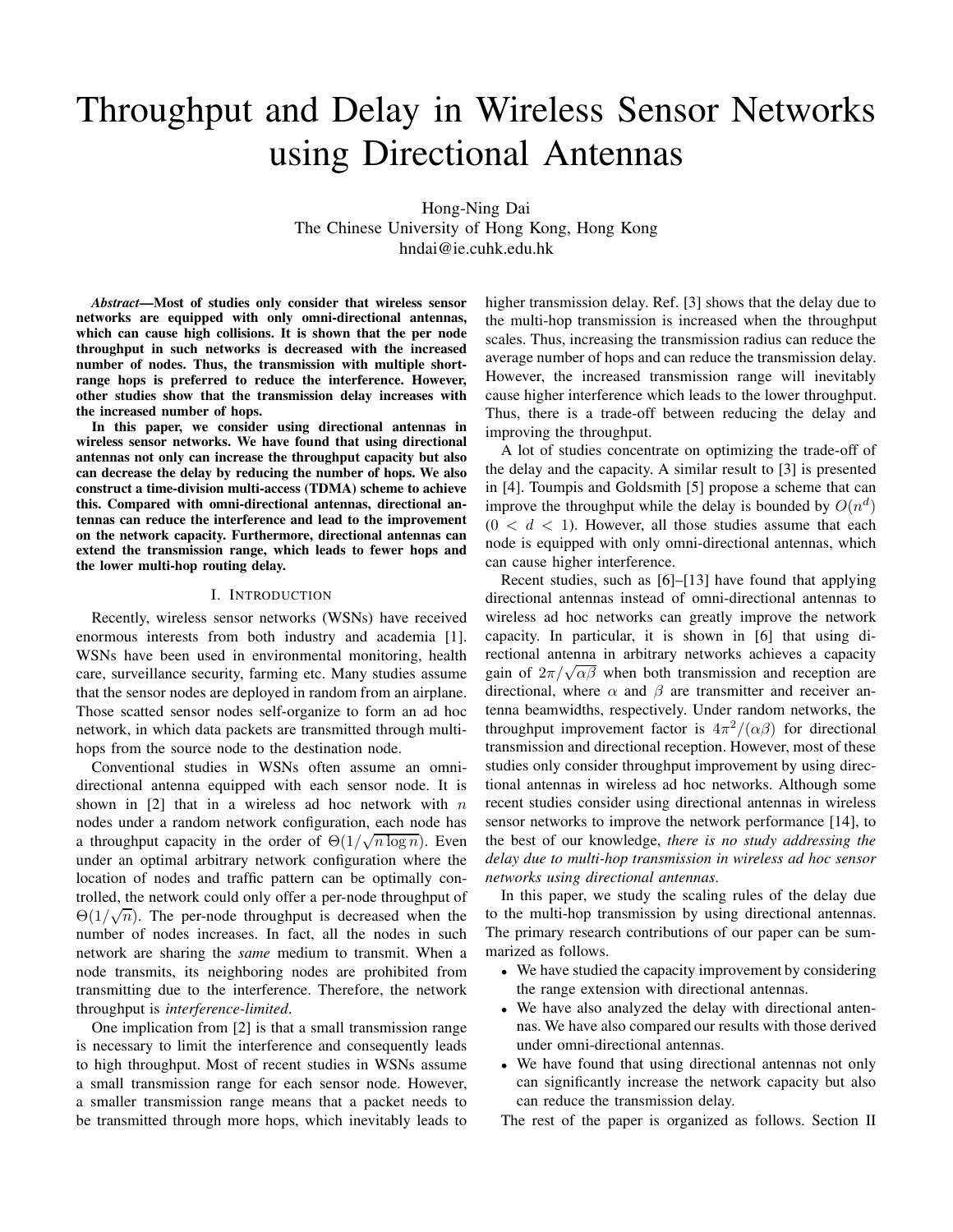presents the models and notations which are used in this paper. In Section III, we describe the analytical results of the delaythroughput trade-off by using directional antennas. Section IV compares our derived results with those of omni-directional antennas. In Section V, we conclude our work and present some interesting problems with directional antennas.

## II. MODEL

In this section, we present the antenna model, the propagation model and the interference model, which are used for the analysis in Section III. The definitions and the notations are also given in this section.

## *A. Antenna Model*

The radiation pattern of a directional antenna is often depicted as the gain values in each direction in space. It typically has a main beam with the peak gain and side lobes with smaller gain. Since modeling a real antenna with precise values for main beam and side-lobes/back-lobes is difficult, we use an approximate antenna pattern [7]. In an azimuthal plane, the main lobe of antenna can be depicted as a sector with angle θ, which is denoted as the main *beamwidth* of the antenna. The side-lobes/back-lobes are aggregated to a circle, as shown in Fig. 1. The narrower the main beamwidth of the antenna is, the smaller the side-lobes and back-lobes are. Take the above antenna model as the example. The gain of the main beam is more than 100 times of the gain of side-lobes when the main beamwidth is less than  $40^{\circ}$  [7]. Thus, the side-lobes and back-lobes can be ignored when the main beamwidth is quite narrow. Therefore, we do not count in the effect of sidelobes and back-lobes this paper.



Fig. 1. A directional antenna

In order to clarify the analysis on the transmission by using directional antennas, we need to calculate the antenna gain of a directional antennas. The gain value  $g_m$  is often evaluated by *dBi* or dB(isotropic), i.e., the antenna gain compared to the hypothetical isotropic antenna, which uniformly distributes energy in all directions. First, we derive the antenna gain  $q_m$ . We assume that both directional antennas and omnidirectional antennas are using an identical emanated power P. For an omni-directional antenna (isotropic antenna), as shown in Fig. 2, the transmission power is uniformly emanated in all directions. However, a directional antenna concentrates the



Fig. 2. An omni-directional antenna (an isotropic antenna)

energy on a certain direction, i.e., the cone as shown in Fig. 1. Thus, by the definition of the antenna gain, we have

$$
\frac{g_m}{g_i} = \frac{\frac{P}{A}}{\frac{P}{S}} = \frac{\frac{P}{\pi r^2 \tan^2 \frac{\theta}{2}}}{\frac{P}{4\pi r^2}} = \frac{4}{\tan^2 \frac{\theta}{2}}\tag{1}
$$

where  $S$  denotes the surface area of the sphere of the isotropic antenna, A denotes the surface area of a directional antenna, which can be approximated as a circle of radius  $r \tan \frac{\theta}{2}$  (the gray area in Fig. 1). Without loss of generality, the sphere has radius r.

## *B. Propagation Model*

In this paper, we consider that the radio signal follows the large-scale path loss. We propose a general propagation model. The transmitting power is assumed to be  $P_t$ . The transmitter and the receiver antenna gains are denoted by  $G_t$  and  $G_r$ , respectively. The distance between the sender and the receiver is l. Then the signal strength  $P_r$  at the receiver is given by

$$
P_r = \frac{P_t \cdot G_t \cdot G_r \cdot k_1}{l^{\alpha}} \tag{2}
$$

where  $k_1$  is a constant, and  $\alpha$  denotes the path loss factor, which is often ranging from 2 to 4. When  $\alpha = 2$ , this equation represents the free space propagation model, where there is a clear and unobstructed line-of-sight path between the transmitter and the receiver. When  $\alpha = 4$ , this equation denotes a two-ray ground propagation model.

To correctly decode the information at the receiver, we require that the received signal strength is greater than a certain value, which is denoted by  $P_c$ . Thus, from Eq. (2), we have

$$
l_c = \sqrt[\alpha]{\frac{P_t \cdot G_t \cdot G_r \cdot k_1}{P_c}} \tag{3}
$$

where  $l_c$  is the maximum distance between the transmitter and the receiver when the transmitting power is fixed. From Eq.(3), the maximum distance can be extended when the transmitter or the receiver is equipped with an antenna with higher antenna gain.

Consider the maximum distance when both the transmitter and the receiver are equipped with omni-directional antennas. This distance, denoted as  $l_{omni}$  can be calculated by

$$
l_{omni} = \sqrt[\alpha]{\frac{P_t \cdot G_i \cdot G_i \cdot k_1}{P_c}} \tag{4}
$$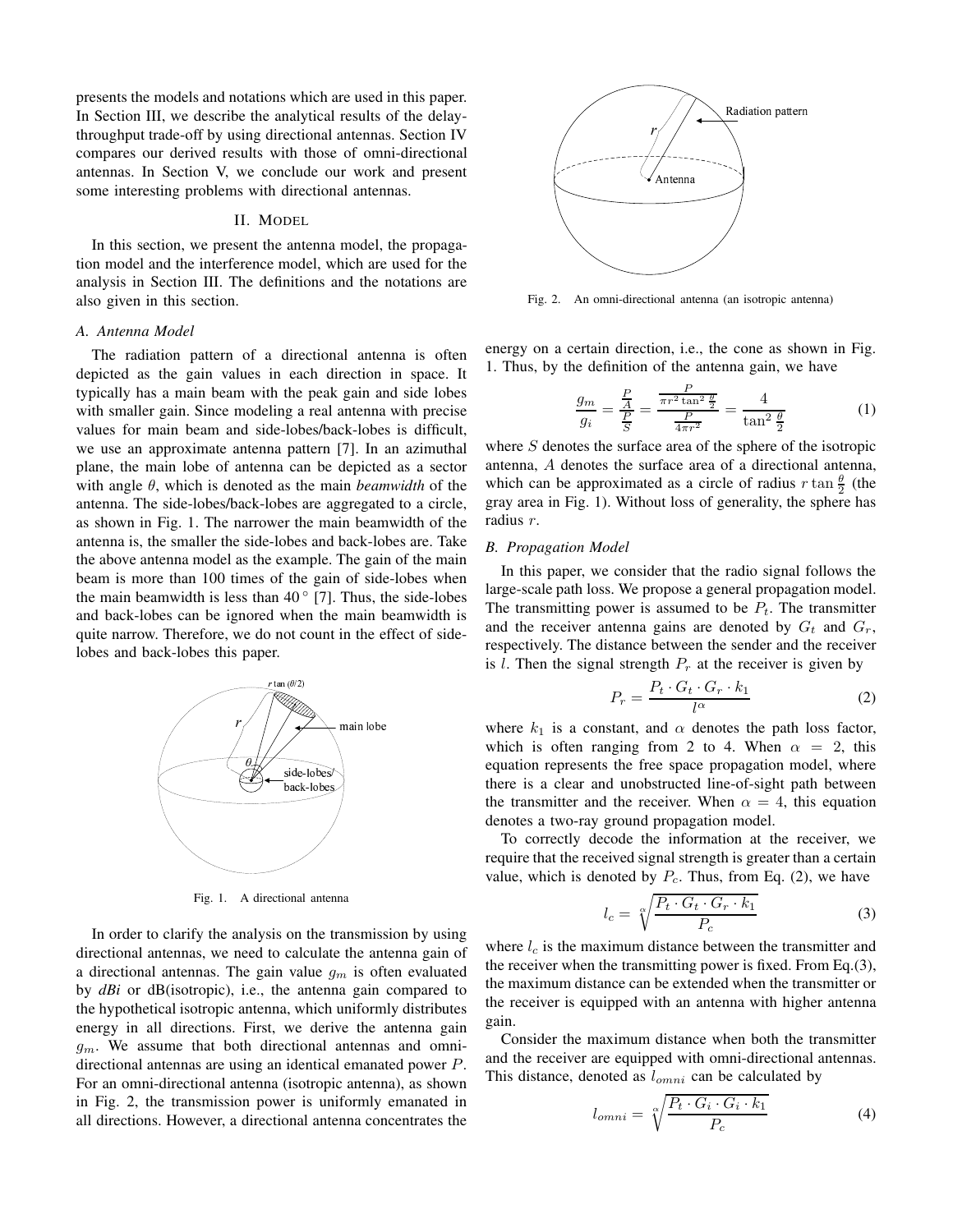where  $G_i$  is the gain of an ideal omni-directional antenna (isotropic) and we assume that both the transmitter and the receiver are equipped with an identical antenna.

Then we calculate the maximum distance when both the transmitter and the receiver are equipped with directional antennas. This distance, denoted as  $l_{dir}$  is calculated by

$$
l_{dir} = \sqrt[\alpha]{\frac{P_t \cdot G_m \cdot G_m \cdot k_1}{P_c}}
$$
 (5)

where  $G_m$  denotes the gain of a directional antenna, which is identical to both the transmitter and the receiver. All the other parameters, such as  $P_t$ ,  $P_c$ ,  $k_1$  and  $\alpha$  are set to be identical values.

Then we have

$$
\frac{l_{dir}}{l_{omni}} = \left(\frac{G_m}{G_i}\right)^{\frac{2}{\alpha}}\tag{6}
$$

After replacing  $\frac{G_m}{G_i}$  with Eq. (1), we have

$$
\frac{l_{dir}}{l_{omni}} = \left(\frac{4}{\tan^2\frac{\theta}{2}}\right)^{\frac{2}{\alpha}}\tag{7}
$$

Thus, under the same configuration (the identical transmitting and receiving power and the identical path loss condition), using directional antennas can obtain  $\left(\frac{4}{\tan^2 \frac{\theta}{2}}\right)^{\frac{2}{\alpha}}$  range extension, compared with using omni-directional antennas.

## *C. Receiver-based Interference Model*

Based on the protocol model in [2], we propose a receiverbased interference model with extensions of directional antennas. Our model only considers directional transmission and directional reception, which can maximize the benefits of directional antennas.

If node  $X_i$  transmits to node  $X_j$ , the transmission is successfully completed by node  $X_j$  if no nodes within the region covered by  $X_j$ 's antenna beam will interfere with  $X_j$ 's reception. Therefore, for every other node  $X_k$  simultaneously transmitting, and the guard zone  $\Delta > 0$ , the following condition holds.



Fig. 3. The Receiver-based Interference Model

$$
\begin{cases} |X_k - X_j| \ge (1 + \Delta) |X_i - X_j| \\ \text{or } X_k \text{'s beam does not cover node } X_j \end{cases}
$$
 (8)

where  $X_i$  not only denotes the location of a node but refers to the node itself. In this model, each node is equipped with one single directional antenna. Fig. 3 shows that a transmission from node  $X_k$  will not cause interference to  $X_i$ 's transmission since the antenna beam of  $X_k$  does not cover receiver  $X_j$ .

Gupta and Kumar [2] established a physical model in which the success probability of a transmission is related to the Signal-to-Interference-Noise Ratio (SINR). When the *path loss factor*  $\alpha$  is greater than two (it is common in a real world), the physical model is equivalent to the interference model. Thus, we will only consider the interference model in this paper.

### *D. Definitions*

In this paper, we adopt the asymptotic notations defined in [15]. Then we define the feasible throughput and the delay due to the multi-hop routing.

*Definition 1:* Feasible Throughput. A throughput of  $\lambda(n)$ bits per second for each node is feasible if every node can send  $\lambda(n)$  bits per second on average to its destination. The maximum feasible throughput is  $T(n)$  with high probability  $(whp<sup>1</sup>)$ .

*Definition 2:* Delay. The delay of a packet in a network is the time it takes the packet to reach the destination after it leaves the source. In this paper, we just consider the delay due to the routing. Thus, we ignore the queuing delay. We denote  $D(n)$  as the average packet delay for a network with n nodes.

In a static network, the delay depends on the sum of the times spent at each relay. In this paper, we ignore the propagation delay since two sensor nodes are quite close in a WSN and the propagation delay between them is quite small. To counteract the dynamics of the network, we take a similar assumption [3], i.e., the service time (transmission delay) is always a constant.

We also adopt the following notations throughout this paper.

- $n:$  the number of nodes.
- $\theta$ : the beamwidth of a directional antenna.
- $\bullet$  W: the total bandwidth that each node can support.
- $\lambda$ : each node sends  $\lambda$  bits per second.

## III. DELAY AND THROUGHPUT

In this section, we derive the delay and throughput of the networks using directional antennas. We try to analyze the delay-throughput trade-off and compare our results with those derived from networks using omni-directional antennas. First, we construct a time-division multi-access (TDMA) scheme that is similar to those [2] [3]. We then show that our scheme can achieve higher throughput and lower end-to-end delay due to the reduced number of hops.

### *A. The Delay due to Multi-hop Routing*

We consider a random network in which  $n$  nodes are randomly placed in a plane of unit area. In such network, each node can randomly choose its destination. First, we divide the unit plane into square cells. Then we design a routing scheme and a transmission scheduling mechanism as follows.

```
<sup>1</sup>In this paper, whp means with probability \geq 1 - 1/n
```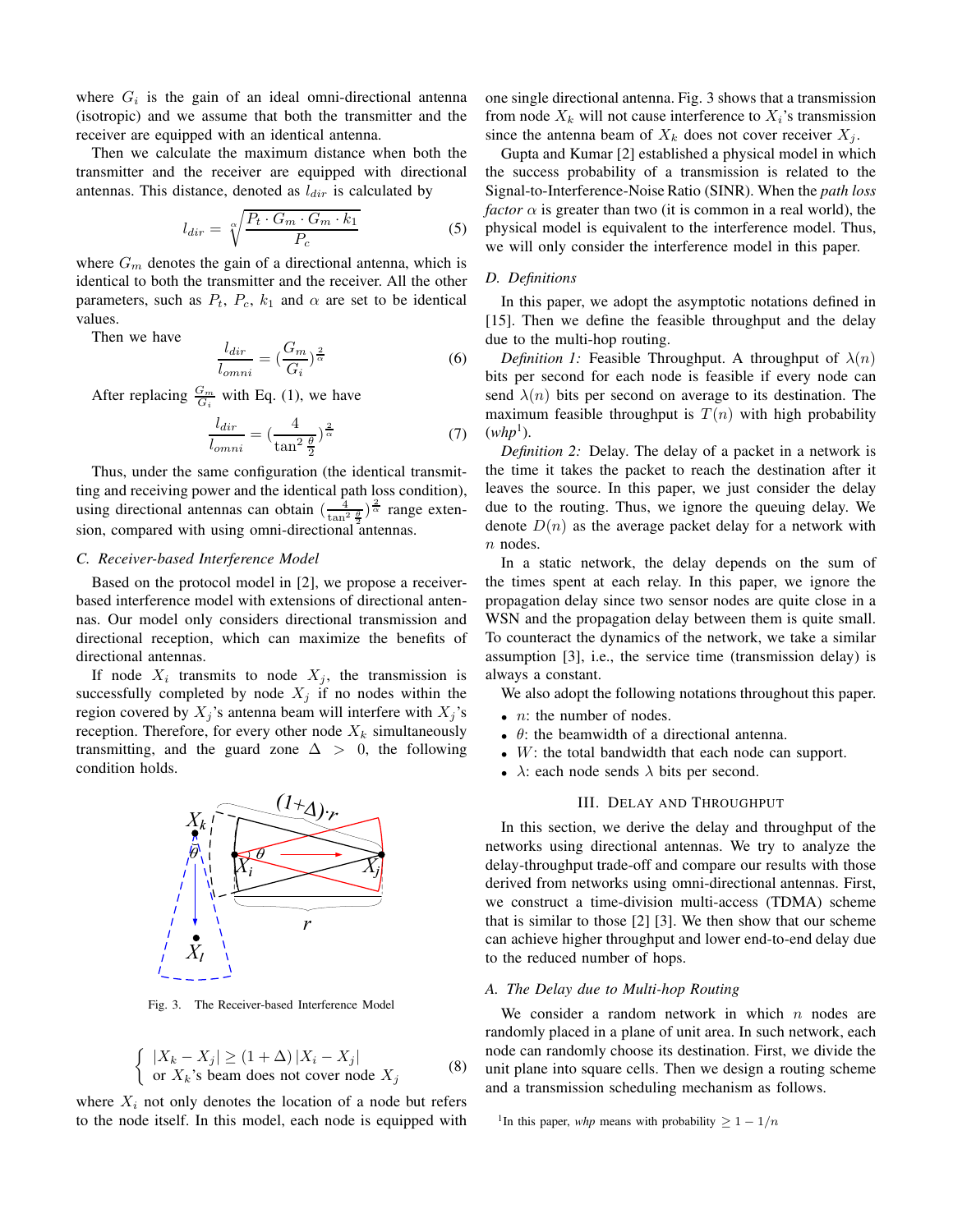- 1) (Torus Division): we divide the unit-area plane into even-sized squares. The size of each square suffices the necessary condition to ensure the network connectivity.
- 2) (Routing Scheme): we construct a simple routing scheme that chooses a route with the shortest distance to forwards packets.
- 3) (Transmission Scheduling): we design a time-division multi-access (TDMA) transmission scheme to ensure a collision-free transmission.

Then we depict these steps in details as follows.

*Step 1 (Torus Division)*: we divide the unit-area plane into a lot of even-sized square cells as shown in Fig. 4. Each of them has an identical area of  $a(n)$ , which is similar to [3]. The size of the cell,  $a(n)$  should be large enough to ensure that there is at least one node in each cell. It is the necessary condition to ensure that the network is connected.

*Lemma 1:* If  $a(n)$  is greater than  $2\frac{\log n}{n}$ , then each cell contains at least one node *whp*.

This lemma can be proved by using the results in [16]. So, we omit the proof of this lemma in this paper.

Then we need to calculate the number of cells that can be affected by a transmission from a cell. We also adopt the definition of *interfering neighbors* introduced by Gupta and Kumar [2].



Fig. 4. The interfering neighbors

*Definition 3:* Two cells are said to be interfering neighbors if there is a point in one cell which is within a distance  $(2 +$  $\Delta$ ) $r(n)$ , where  $r(n)$  denotes the transmission range of a node<sup>2</sup>.

This definition implies that if two cells are not *interfering neighbors*, then a transmission from one cell cannot interfere with the transmission from another cell (by *Interference Model*).

As we have mentioned before, using directional antennas can extend the transmission range compared with omnidirectional antennas. Intuitively, increasing the transmission

range can cause more cells interfered. However, since a directional antenna can just concentrate the transmission on a certain direction, a directional antenna has a narrower *interfering* angle, compared with an omni-directional antenna. We show that each cell still has a constant number of interfering neighbors even if directional antennas are used.

*Lemma 2:* Each cell has no more than  $k_2$  interfering neighbors, where  $k_2$  is a constant that depends on  $\theta$ ,  $\Delta$  and  $\alpha$ , but it is independent of n.

*Proof.* First, we consider a node in a cell transmitting omnidirectionally to another node within the same cell or in one of its eight neighboring cells. Since each cell has area  $a(n)$ , the distance between the transmitting and receiving nodes cannot be more than  $r = \sqrt{8a(n)}$ .

From Eq.(7), using a directional antenna can extend the transmission range by  $\left(\frac{4}{\tan^2 \frac{\theta}{2}}\right)^{\frac{2}{\alpha}}$ . Thus, there should be  $\left(\frac{4}{\tan^2 \frac{\theta}{2}}\right)^{\frac{4}{\alpha}}$  · 8a(n) nodes that can be affected by this node. However, a directional antenna just concentrates its transmission to a certain direction, as shown in Fig. 4. Thus, only cells covered by the antenna beam of the directional antenna can be interfered (the blue squares in Fig. 4). So, only the proportion of  $\frac{\theta}{2\pi}$  of cells can be interfered. Furthermore, since each receiver is also equipped with a directional antenna, it is interfered only when its antenna beam is pointed to the interferer. On average, the probability that a receiver is interfered is  $\frac{\theta}{2\pi}$ . Thus, there are nearly  $(\frac{\theta}{2\pi})^2$  of cells can be interfered.

On the other hand, under the interference model, a packet is successfully received if no node within distance  $\overline{r} = (1+\Delta)r_d$ of the receiver transmits at the same time, where  $r_d$  denotes the directional transmission range (in order to discriminate from the omni-directional one). Therefore, the number of interfering cells,  $k_2$ , is at most

$$
k_2 \leq \left(\frac{\theta}{2\pi}\right)^2 \cdot \frac{\overline{r}^2}{a(n)}
$$
  
=  $\left(\frac{\theta}{2\pi}\right)^2 (1+\Delta)^2 \cdot \left(\frac{4}{\tan^2 \frac{\theta}{2}}\right)^{\frac{4}{\alpha}} \cdot \frac{(r(n))^2}{a(n)}$   
=  $\left(\frac{\theta}{2\pi}\right)^2 (1+\Delta)^2 \cdot \left(\frac{4}{\tan^2 \frac{\theta}{2}}\right)^{\frac{4}{\alpha}}$  (9)

Therefore, there is at most a constant number of cells that can be interfered. П

*Step 2 (Routing Scheme)*: we construct a simple routing scheme that chooses a route with the shortest distance to forward packets. First, we assign the source and the destination node. For any flow that originates from a cell, source node S is assigned to the flow. Similarly, for any flow that terminates in a cell, destination node D is assigned to the flow. Then we bound the number of such S-D lines passing through a cell.

A source node S sends data packets to its destination D by multi-hop forwarding those packets along the adjacent cells lying on its S-D line. Fig. 5 shows an example of S-D lines, where the green line indicates a transmission from source S to destination D. From this example, we have found that using directional antennas can significantly reduce the

<sup>&</sup>lt;sup>2</sup>In random networks, the transmission range is identical to all nodes.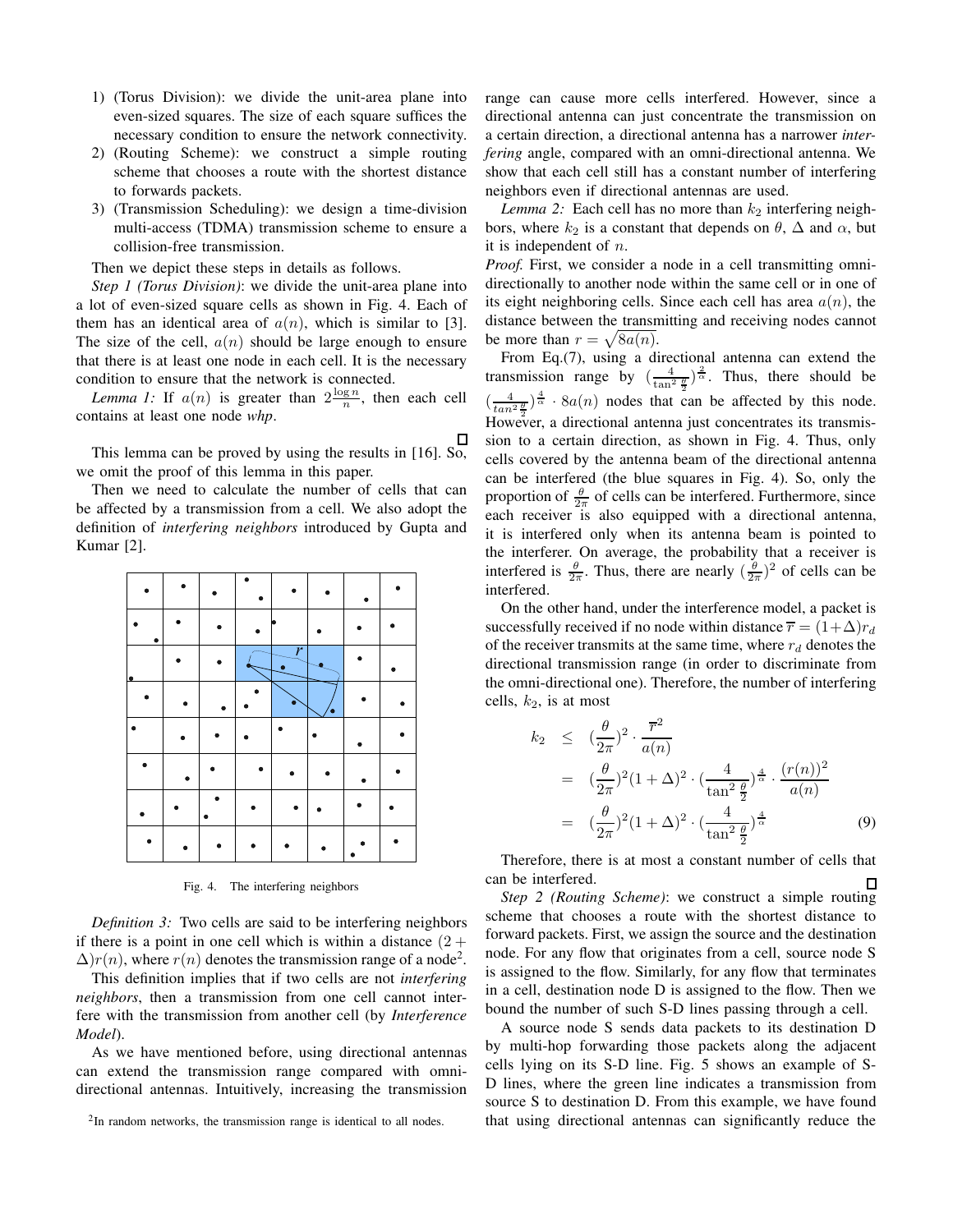number of hops. For example, only 3 hops is needed from S to D, compared with the omni-directional antenna case, which requires 9 hops from S to D.

Next we derive the bound on the maximum number of S-D lines passing through any cell. The result derived in [3] also holds for the case using directional antennas. Since the proof is presented in [3], we omit the proof here.

*Lemma 3:* The maximum number of S-D lines passing through any cell is  $O(n\sqrt{a(n)})$  whp.

 $\Box$ 



Fig. 5. Using directional antennas can reduce the number of hops

*Step 3 (Transmission Scheduling)*: we propose a TDMA scheme to schedule transmissions. In this scheme, a second is divided into a number of *cell slots* and at most one transmission/reception is scheduled at every cell during each cell slot. Each cell slot can be further split into smaller *minislots*. In each mini-slot, a S-D hopping is scheduled.

Fig. 6 depicts a schedule of transmission on the network. Now we describe the process in details.



Fig. 6. The TDMA transmission schedule

(i) *Cell slot*: Since the number interfering neighbors of a cell is a constant, each cell can be active for a guaranteed fraction of time. Then, we divide one second into  $k_2 = (\frac{\theta}{2\pi})^2 (1+\Delta)^2$ .  $\left(\frac{4}{\tan^2 \frac{\theta}{2}}\right)^{\frac{4}{\alpha}}$  cell time slots. Each cell time slot has the length of  $\frac{1}{k_2}$ .

(ii) *Mini-slot*: Since Lemma 3 suggests that there are at most  $\Theta(n\sqrt{a(n)})$  S-D lines passing through one cell, we further divide each cell slot into  $\Theta(n\sqrt{a(n)})$  mini-slots. So, each S-D pair hopping through it can use one mini-slot.

Therefore, each S-D pair can successfully transmit for  $\Theta(\frac{1}{k_2 n \sqrt{a(n)}})$  fraction of time. That is, the achieve throughput per S-D pair is  $T(n) = \Theta(\frac{1}{k_2 n \sqrt{a(n)}})$ .

Then we calculate the average packet delay  $D(n)$ . As defined before, the packet delay is the sum of the amount of time spent in each hop. First, we derive the bound on the average number of hops.

Since each hop covers a distance of  $r_d(n)$ , the number of hops per packet for S-D pair i is  $\Theta(\frac{d_i}{r_d(n)})$ , where  $d_i$ is the length of S-D line i and  $r_d(n)$  denotes the directional transmission range. Thus, the number of hops taken by a packet averages over all S-D pairs is  $\Theta(\frac{1}{n}\sum_{i=1}^n \frac{d_i}{r_d(n)})$ . Since for large *n*, the average distance between S-D pairs is  $\frac{1}{n}\sum_{i=1}^{n} d_i = \Theta(1)$ , the average number of hops is  $\Theta(\frac{1}{r_d(n)})$ . As mentioned before, using directional antennas can extend the transmission range, i.e,  $r_d(n) = \left(\frac{4}{\tan^2 \frac{\theta}{2}}\right)^{\frac{2}{\alpha}} r(n)$ , where  $r(n)$ is the transmission range by using omni-directional antennas. On the other hand,  $r(n)$  is bounded by the edge size of a cell,  $\sqrt{a(n)}$ . Thus, the average number of hops is bounded by  $\Theta\left(\frac{1}{\left(\frac{4}{\tan^2\frac{\theta}{2}}\right)^{\frac{2}{\alpha}}\sqrt{a(n)}}\right).$ 

From the above discussion, we have the following Theorem. *Theorem 1:* For a random network with  $n$  nodes equipped with directional antennas, the achievable throughput is  $T(n) = \Theta(\frac{1}{k_2 n \sqrt{a(n)}})$  and the average delay is  $D(n) =$  $\Theta\left(\frac{1}{\frac{4}{\tan^2\frac{\theta}{2}}\right)^{\frac{2}{\alpha}}\sqrt{a(n)}}\right).$ 

From Theorem 1, since  $a(n)$  needs to be greater than  $2\frac{\log n}{n}$ <br>to ensure the network connectivity,  $T(n)$  is still  $\Theta(\frac{1}{\sqrt{n \log n}})$ .  $\frac{1}{n \log n}$ ). But there is a capacity improvement factor  $\frac{1}{k_2}$ , which is brought by directional antennas. Meanwhile, it is shown in Theorem 1 that  $D(n) = \frac{k_2 n}{\left(\frac{4}{\tan^2 \frac{\theta}{2}}\right)^{\frac{2}{\alpha}}} T(n)$ . The factor  $\frac{k_2}{\left(\frac{4}{\tan^2 \frac{\theta}{2}}\right)^{\frac{2}{\alpha}}}$ is much smaller than 1 since directional antennas have a much narrower beamwidth  $θ$ . Therefore, using directional antennas can significantly reduce the delay.

## IV. COMPARISONS TO WIRELESS NETWORKS WITH OMNI-DIRECTIONAL ANTENNAS

We also compare our results with those derived under omni-directional antennas. The purpose of this section is to investigate the benefits of using directional antennas in wireless ad hoc sensor networks especially on reducing the delay due to the multi-hop routing.

First, we define the capacity gain factor to quantify the benefits on the throughput capacity by using directional antennas.

*Definition 4:* Throughput capacity gain factor. The capacity gain factor  $g_c$  of a wireless ad hoc sensor network using directional antennas is the ratio of the maximum throughput of such network to that one of a wireless ad hoc sensor network using omni-directional antennas, i.e.,  $g_c = T_d(n)/T_o(n)$ , where  $T_d(n)$  represents the achievable throughput of a wireless sensor network consisting of  $n$  nodes using directional